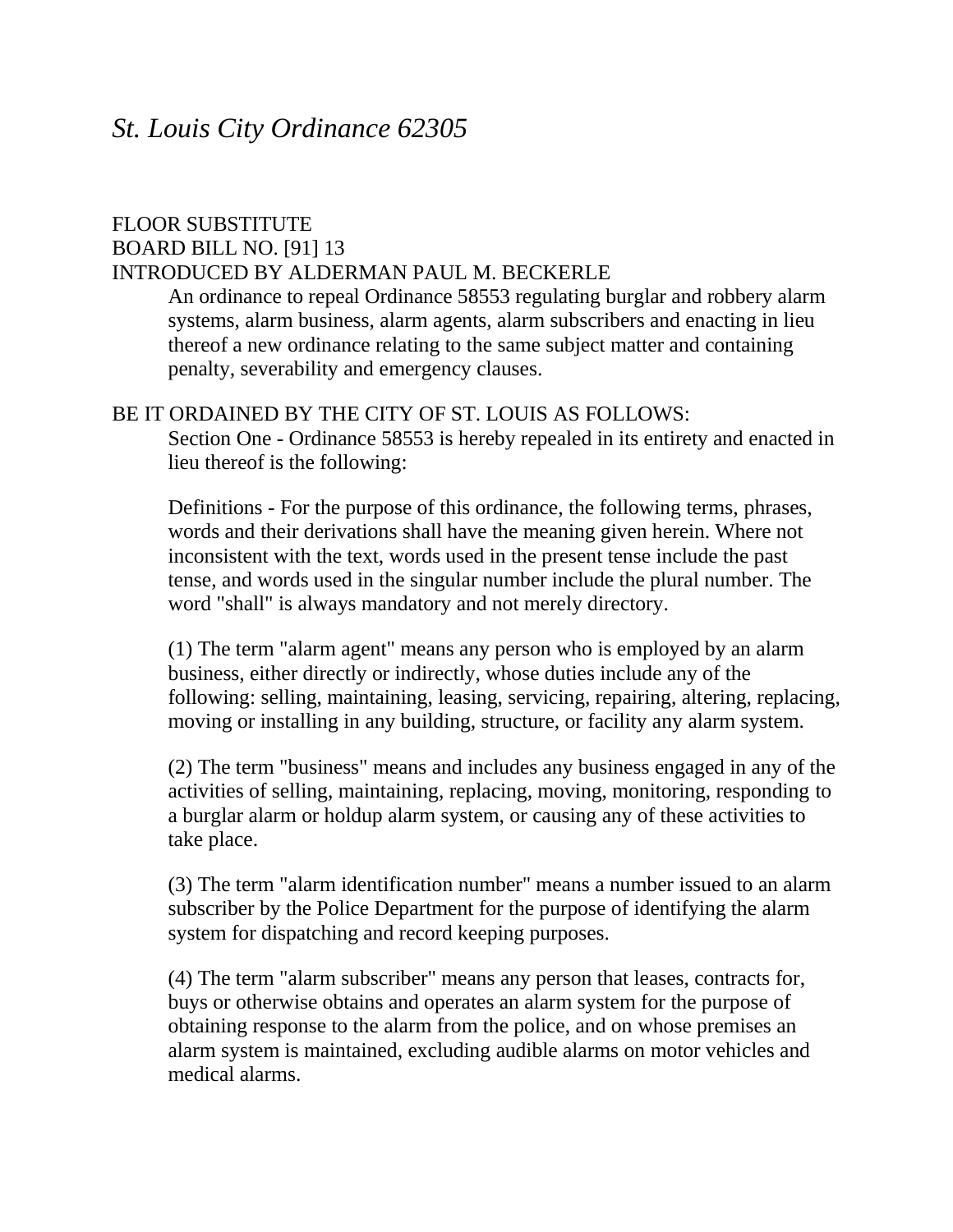(5) The term "burglary alarm system" means any device, which is designed or used for the detection of burglary or attempted burglary, or for alerting others of the commission of a burglary within a building, structure, facility or enclosure and which emits a sound or transmits a signal or message when activated for the purpose of deterring the intruder or notifying another person of the happening, or both.

(6) The term "robbery alarm system" means any device which protects a business and is designed or used for alerting others of the commission of a robbery or attempted robbery within a building, structure, facility or both, and which emits a sound or transmits a signal or message when activated for the purpose of deterring the intruder or notifying another person of the happening, or both.

(7) The term "panic alarm" means a device used for residential applications only with a pre-determined type of alarm transmission and used only with the approval of the Crime Prevention Section of the St. Louis Metropolitan Police Department.

(8) The term "monitored alarm" refers to a device for the detection of unauthorized entry in premises, and which, when activated, generates an inaudible signal to a monitoring station. A monitored alarm may also generate an audible sound on the premises.

(9) The term "automatic dialing device" refers to an alarm system, which automatically sends over the telephone switching network, a prerecorded voice message or coded signal indicating the existence of an unlawful act to which a police response is required.

(10) The term "False alarm" means the activation of a burglary or robbery alarm, whereby the police are summoned to a location, and neither of these crimes is occurring nor is there any evidence of these crimes having occurred, or having been attempted. Alarms due to severe weather conditions, due to vandalism, destruction of property, or attributable to telephone line faults, as so determined by the Police Department, shall not be counted as false alarms under Section 4 of this ordinance.

(11) The term "person" means an individual, firm, partnership, association, corporation, company or organization of any kind.

(12) The term "telephone company" means the utility that furnishes telephone service to the St. Louis Metropolitan area.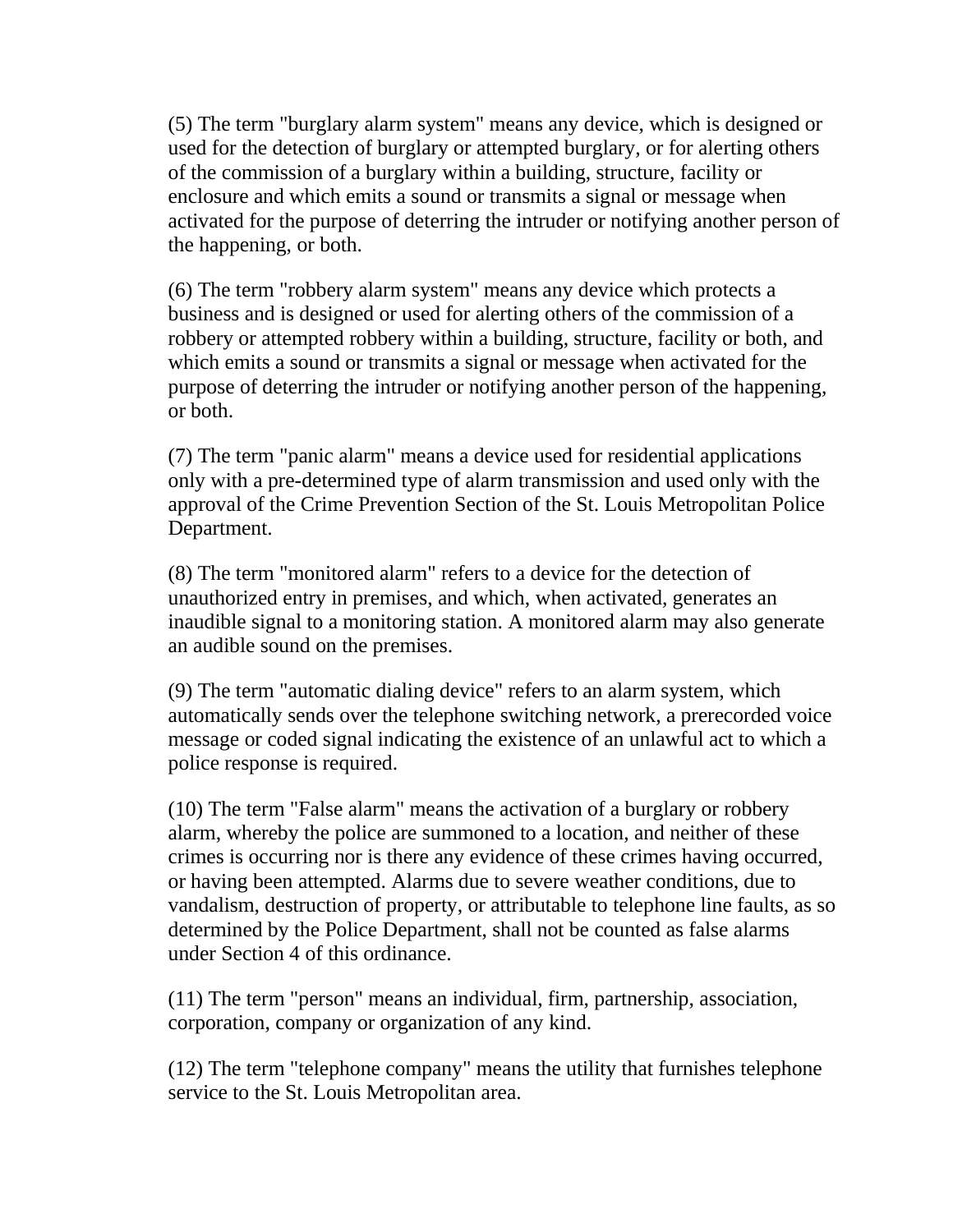(13) The term "Communications Permit" refers to a license granted by the Electrical Inspector's Office to an applicant which authorizes said applicant to perform the installation of an alarm system at a specific location.

(14) The term "Chief of Police" means the Chief of the St. Louis Metropolitan Police Department or his designated representative.

(16) The term "local alarm" refers to a device which, when activated, emits a sound of limited duration for the purpose of obtaining police response to the alarm.

Section Two - Alarm Identification Number

(1) Prior to reporting any alarm sounding to the Police Department, an alarm identification number for each separate system must be obtained by the subscriber from the St. Louis Metropolitan Police Department.

(2) Application for the alarm identification number by the alarm subscriber shall be made to the Chief of Police in a manner and form prescribed by the Chief of Police.

(3) The information contained in the application for the alarm identification number shall be confidential and securely maintained by the Police Department and restricted to use in the implementation and enforcement of this ordinance and shall not be subject to public inspection.

(4) Panic alarms will be identified as a separate alarm system and are subject to application for registration as set out in Section Two of this ordinance.

(5) All users of local alarms must have affixed to the premise, a sticker bearing the alarm identification number which is issued by the St. Louis Metropolitan Police Department. The sticker must be affixed to a window or door on or near the main entrance in a manner easily visible to a police officer. Failure to display this identification sticker shall constitute a violation of this ordinance.

(6) The Identification Number which is assigned to an alarm system at a specific location shall remain active for the duration of the existence of the alarm system. If the occupant of a business or residence which houses a lawfully registered alarm system should change, the new occupant must notify the Crime Prevention Section of the St. Louis Metropolitan Police Department in writing. This notice should contain, if a business, new business name, phone number, new owner or person responsible for the alarm's operation and his or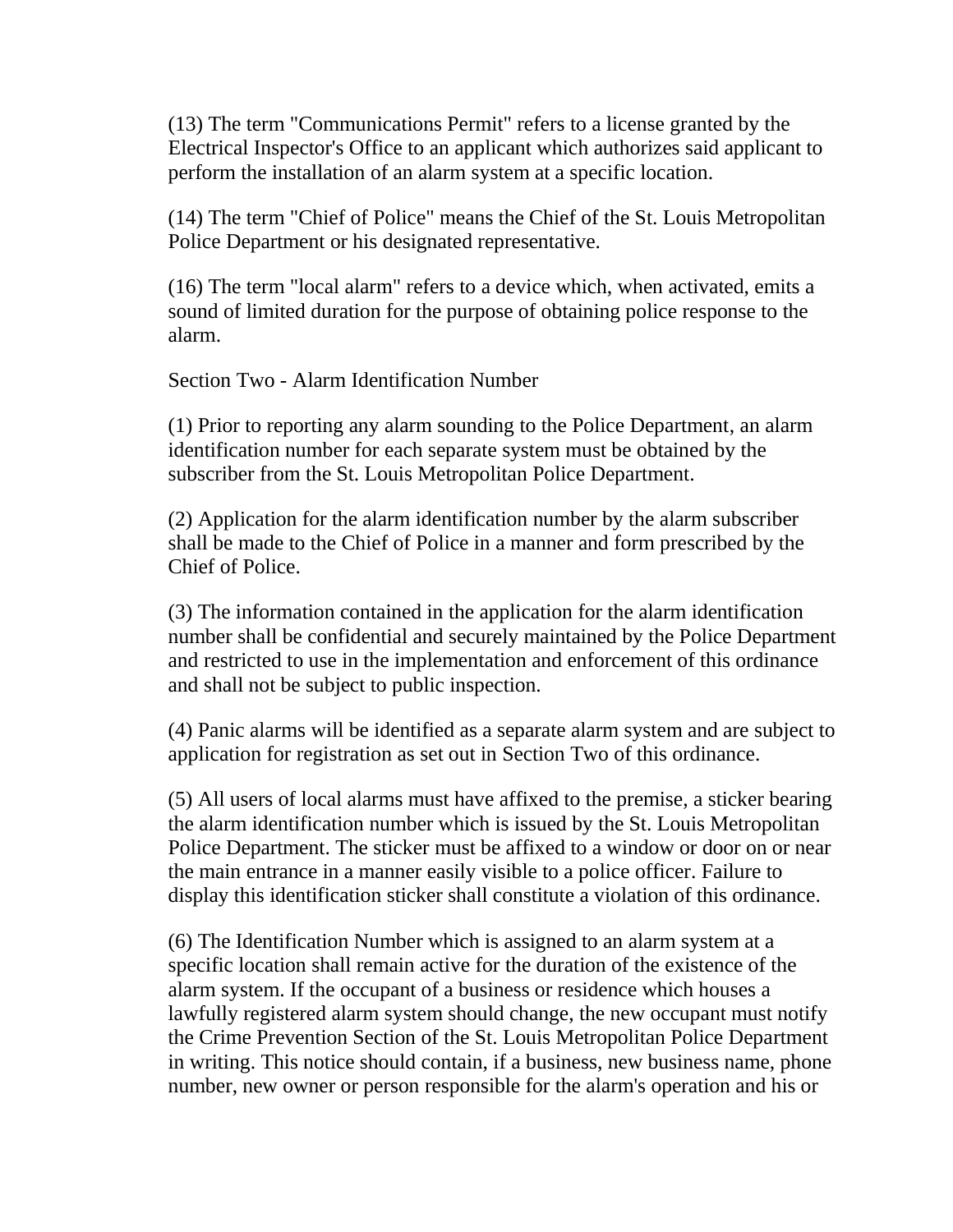her home phone number and two people to be contacted in an emergency. If a residence, new occupant's name, phone number, person responsible for alarm's operation (if not the owner) and his or her phone number and two people to be contacted in an emergency. This notice must be submitted within 30 days of new occupancy.

Section Three - Alarm Reporting - All alarm soundings reported to the Police Department, either directly or indirectly or by relay, shall be done in a manner prescribed by the Chief of Police.

Section Four - Responsibility - It shall be the responsibility of the alarm subscriber to:

(1) Maintain premises containing an alarm system in a manner that ensures proper operation of the alarm system.

(2) Maintain the alarm system in a manner that will minimize false alarm notification.

(3) Not manually activate an alarm for any reason other than the occurrence of an event the alarm system was intended to report.

(4) Instruct all personnel who are authorized to place the system or device into operation of the appropriate method of operation.

Section Five - False Alarms -

(1) False alarms include those caused by:

a. Mistake or error by any person, firm or corporation or other entity or agent thereof, owning or operating any dwelling, building or place which results in the activation of any burglary, robbery or panic alarm when no emergency exists.

b. Malfunction of any burglary, robbery or panic alarm caused by a flaw in the normal operation, design, installation, maintenance of the system, by faulty equipment, or by a change in the environment or premises upon or within which the alarm system is operating.

c. Intentional activation of an alarm system when no burglary, robbery or other emergency exists.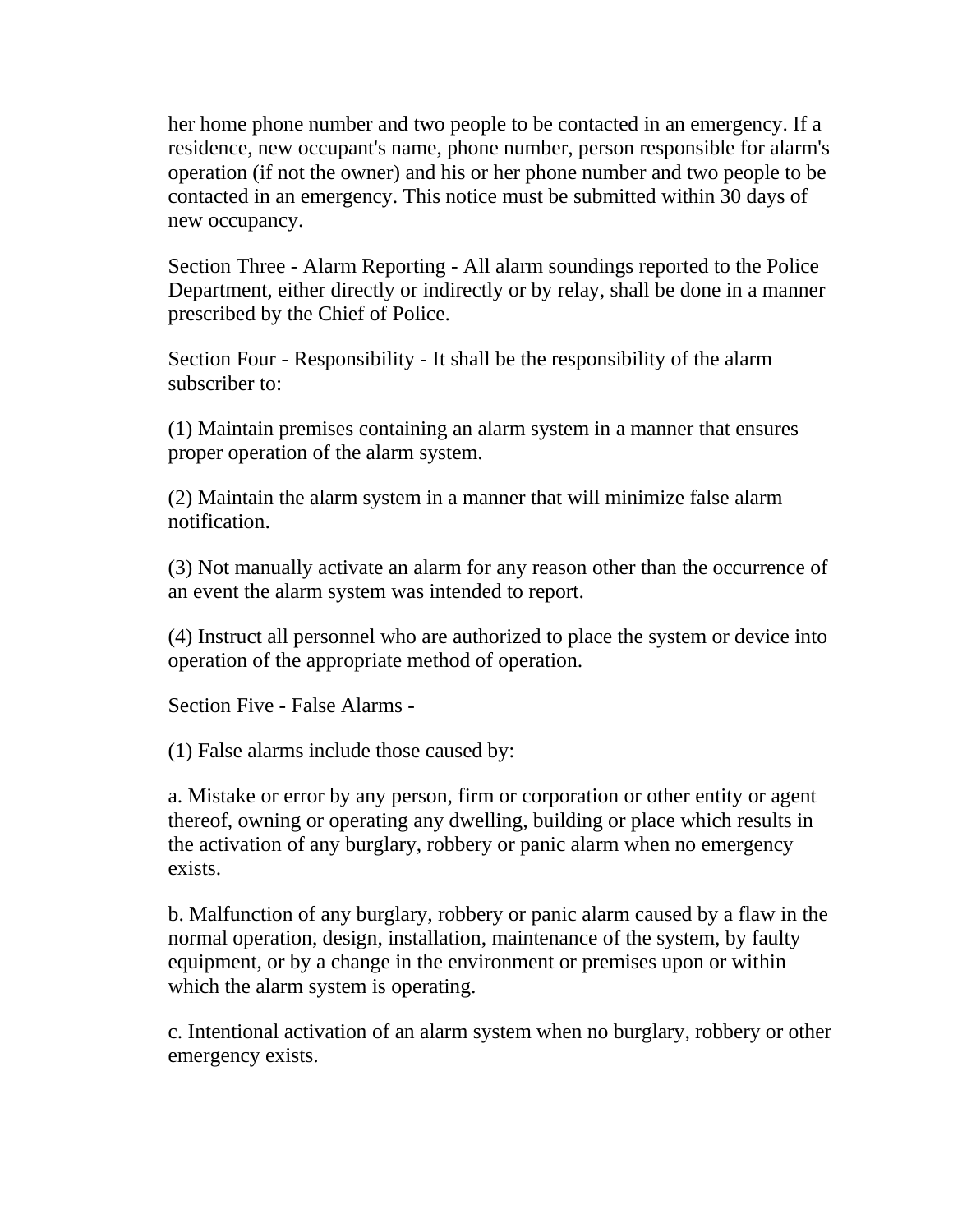(2) An alarm will not be considered false alarm if it is determined that the alarm was caused by:

a. Natural or man-made catastrophe, or an act of God. Such events include tornadoes, earthquakes or other violent conditions.

b. Vandalism resulting in physical damage to the premises.

c. Telephone line or Power line outages.

d. Attempted entry of a location resulting in visible, physical or other damage or other indications which substantiate the occurrence of said incident.

e. The crimes of burglary or robbery as defined by Missouri State Statute.

(3) 90 days after the effective date of this ordinance, the following provisions shall apply to each system:

a. For the first thirty days after the registration of an alarm system, the subscriber will not be charged for false alarms.

b. On the thirty-first day after the registration of an alarm system, each alarm sounding determined to be false shall be considered chargeable under the ordinance.

c. Upon receipt of the third (3rd) false alarm within a twelve-month period, a warning notice shall be issued to the subscriber by the Police Department.

d. Upon receipt of the fourth (4th) false alarm from a residence within a twelvemonth period, the subscriber shall be fined the sum of Ten Dollars (\$10.00). The subscriber shall be fined the same amount for each additional false alarm sounding up to and including the seventh (7th) false alarm sounding within a twelve-month period.

e. Upon receipt of the eighth (8th) false alarm from a residence within a twelvemonth period, the subscriber shall be fined the sum of Fifteen Dollars (\$15.00). This fine shall be charged for every false alarm received during the remainder of the twelve-month period.

f. Upon receipt of the fourth (4th) false alarm from a business within a twelvemonth period, the subscriber shall be fined the sum of Fifteen Dollars (\$15.00). The subscriber shall be fined the same amount for each additional false alarm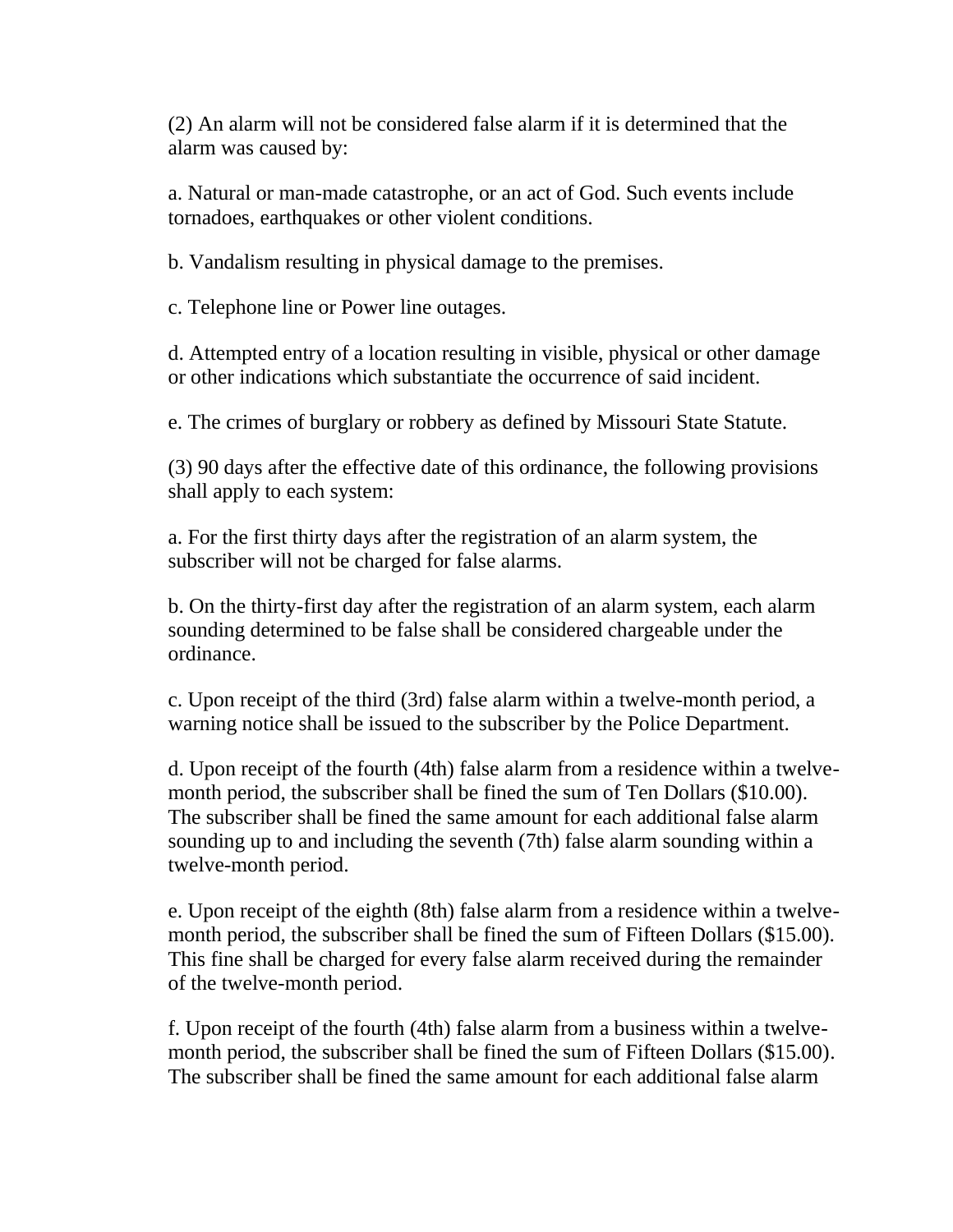up to and including the seventh (7th) false alarm sounding within a twelvemonth period.

g. Upon receipt of the eight (8th) false alarm from a business within a twelvemonth period, the subscriber shall be fined the sum of Twenty-Five Dollars (\$25.00). This fine shall be charged for every false alarm sounding received during the remainder of the twelve-month period.

h. Failure to pay the aforesaid false alarm fines within ten days from the date of notification shall constitute a violation of this ordinance and result in prosecution of the subscriber.

i. At the end of each twelve-month period, the false alarm count will revert to zero, provided all fines have been paid.

Section Six - Order to Disconnect -

(1) An order to disconnect an alarm system may be issued by the Chief of Police if:

a. It is determined the alarm's operation is a nuisance to the community or the St. Louis Metropolitan Police Department.

Section Seven - Termination of Alarm Registration

(1) Termination of alarm registrations shall be done at the discretion of the Chief of Police. Circumstances may result in termination include:

a. Removal of alarm or discontinuance of alarm service.

b. Failure of subscriber to pay outstanding fines owed to the City of St. Louis for false alarms accrued during the twelve-month period.

c. Failure of subscriber to appear in City Court after being lawfully summoned.

(2) No alarm identification number will be issued for automatic dialing devices that terminate on Police Department telephones. Any alarm user presently using such a device must remove, alter, modify, re-program or change such device. The Crime Prevention Section will notify person(s) presently owning such devices of these requirements by mail. Persons so notified will have 90 days from the effective date of this ordinance to comply.

Section Eight - Noise Limits -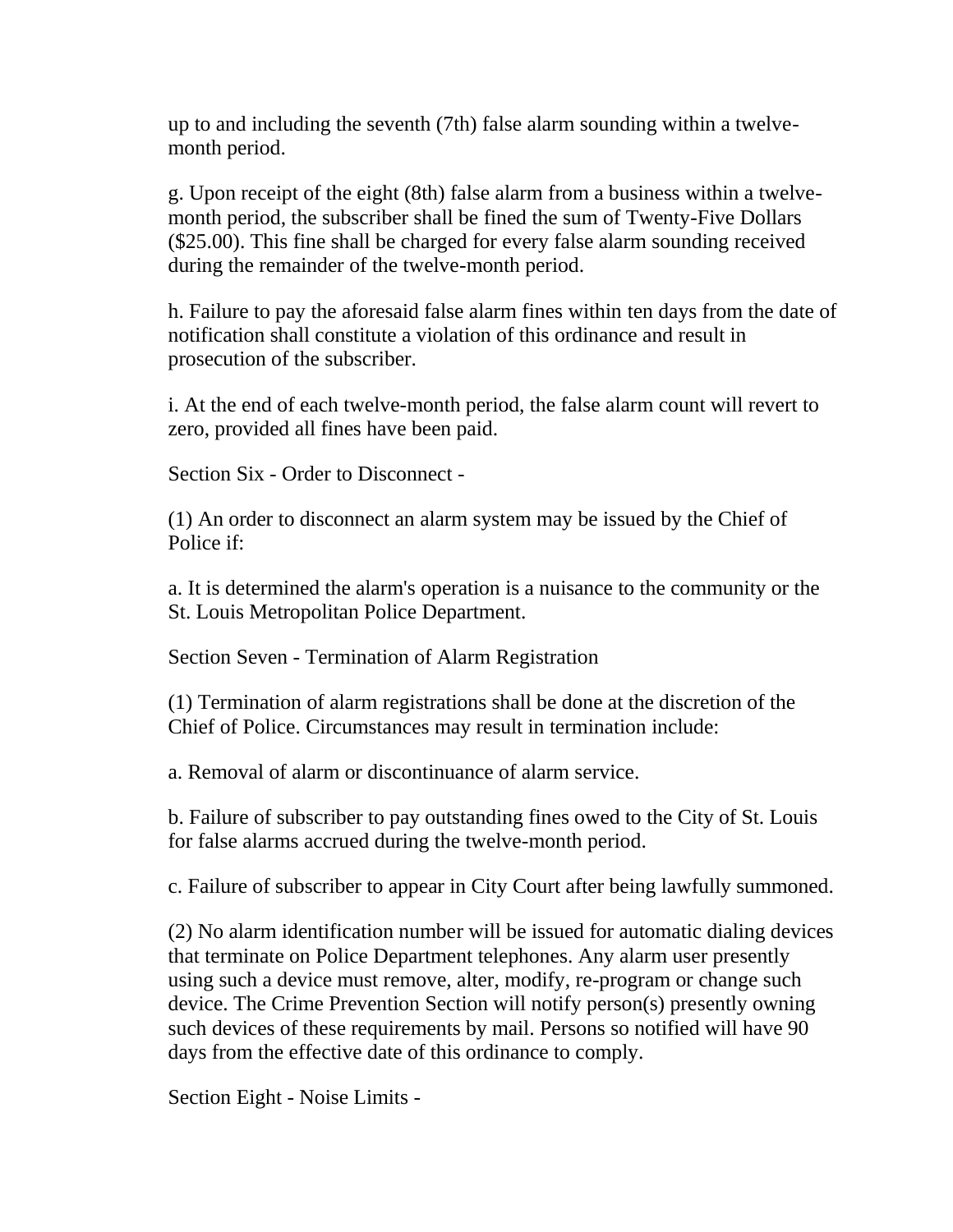(1) All bells, sirens or other noise sources that sound in the event of a residential alarm must stop automatically within fifteen (15) minutes after the alarm has been activated. Commercial alarms must stop within thirty (30) minutes after the alarm has been activated.

Section Nine - Identification Cards -

(1) Upon the effective date of this ordinance, any persons engaging in the alarm business in the City shall be responsible for issuing each alarm agent a valid identification card, as hereinafter set forth, and each alarm agent is required to maintain on his/her person a valid identification card while acting in the scope of his/her employment and to produce the identification card upon request of any customer, prospective customer, or lawful authority.

(2) The alarm identification card must contain, as a minimum, the following information:

a. Full face photo, head size not less than one inch vertical (to be supplied by applicant).

b. Name, height, weight, date of birth.

c. Name of employing company and capacity with that company.

d. Signature of holder.

(3) An alarm agent identification card shall be valid for a period of two (2) years from the date of issuance or until the agent terminates employment with the alarm company, if less than two (2) years.

Section Ten - Alarm Alteration Disclosure - It shall be unlawful for any person engaging in the alarm business, or any alarm agent, to adjust, alter, fix or change any alarm system or part thereof without written disclosure to the alarm subscriber.

Section Eleven - Contracts for Sale - No alarm agent or alarm business shall sell, lease or install any alarm system without first furnishing the alarm subscriber or prospective alarm subscriber with a written offer in which each opening, item or area to be protected is identified and the device to be used is described in generic terms. Upon the sale or lease of an alarm system, the alarm agent or business shall furnish the alarm subscriber with instructions on the operation of the system, and shall provide the alarm subscriber a form containing the following statement: " I  $\qquad$  the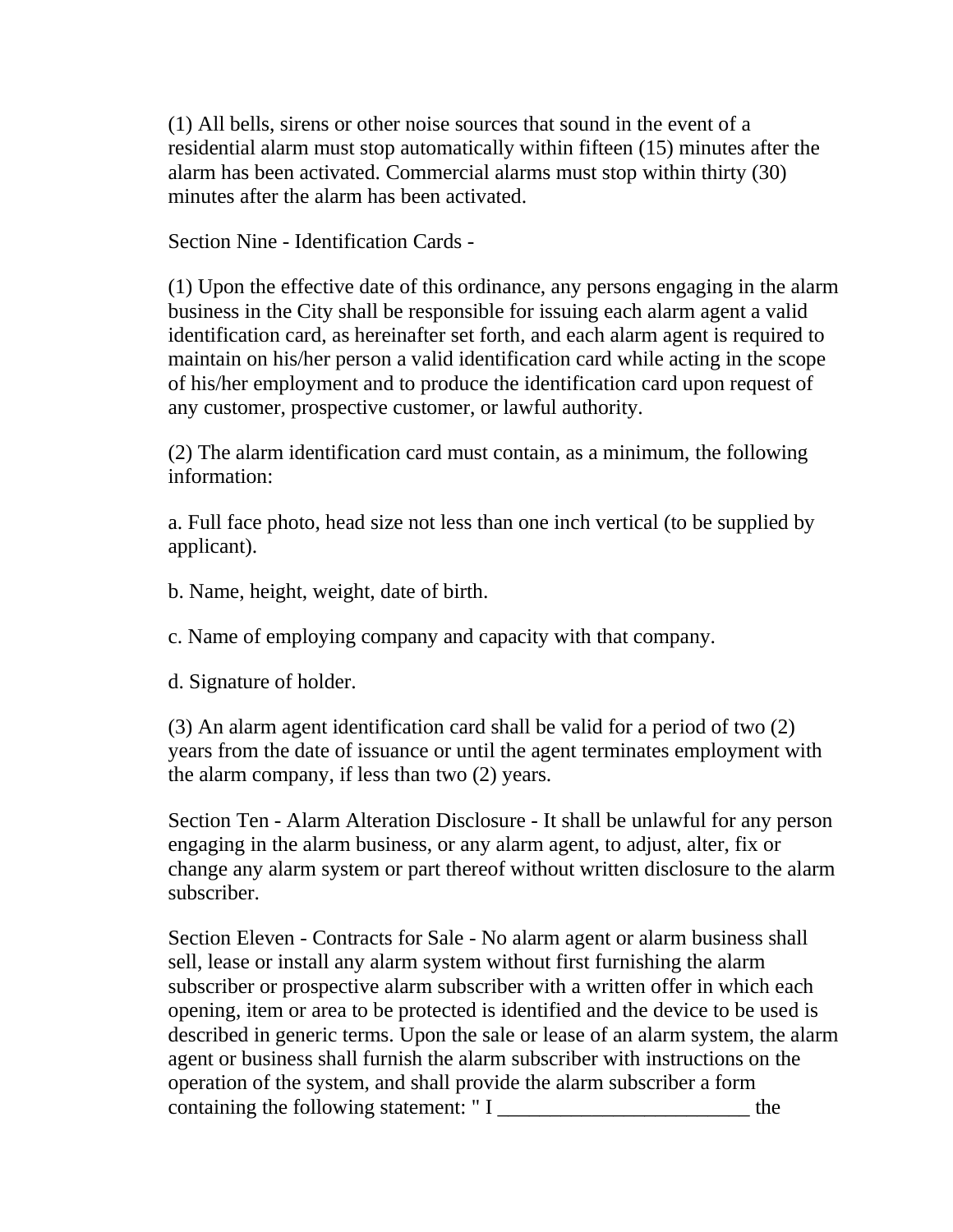undersigned have read this offer and fully understand what protection this system will provide and the specific areas, openings and items it will protect. I have received instruction on how to operate this system. I understand that I must register this alarm with the St. Louis Metropolitan Police Department who will assign me an Alarm Identification Number before I can operate this system, and that misuse, neglect or other conditions that result in false alarms will result in fines imposed against me by the City of St. Louis. The operation of alarm systems is governed by the St. Louis City Ordinances and violations of the provisions of these ordinances can result in a minimum fine of not less that Twenty-Five Dollars (\$25.00) plus court costs and not more than Five Hundred Dollars (\$500.00) plus court costs and/or 30 days imprisonment."

Section Twelve - Contracts for Purchase - An alarm subscriber shall not enter into an agreement with any person engaged in the alarm business or alarm monitoring business including subcontractors unless said persons are licensed by the City of St. Louis.

Section Thirteen - Alarm Business Information Disclosure

Any person engaged in the Alarm Business as set out in this ordinance must submit to the St. Louis Metropolitan Police Department the following information:

a. The proper business or trade name, address and telephone number.

b. All other names, addresses and phone numbers under which the company or corporation conducts business.

c. If an unincorporated association, the name of owner and responsible associates.

d. If a corporation, the name and address of the Registered Agent.

e. If a corporation, the names and positions of officers in the corporation.

Section Fourteen - Exemptions

The provisions of this ordinance do not apply to:

(1) Persons engaged solely in the manufacture or sale of the alarm systems or components from a fixed location who do not install, maintain, service or plan the alarm system for any location.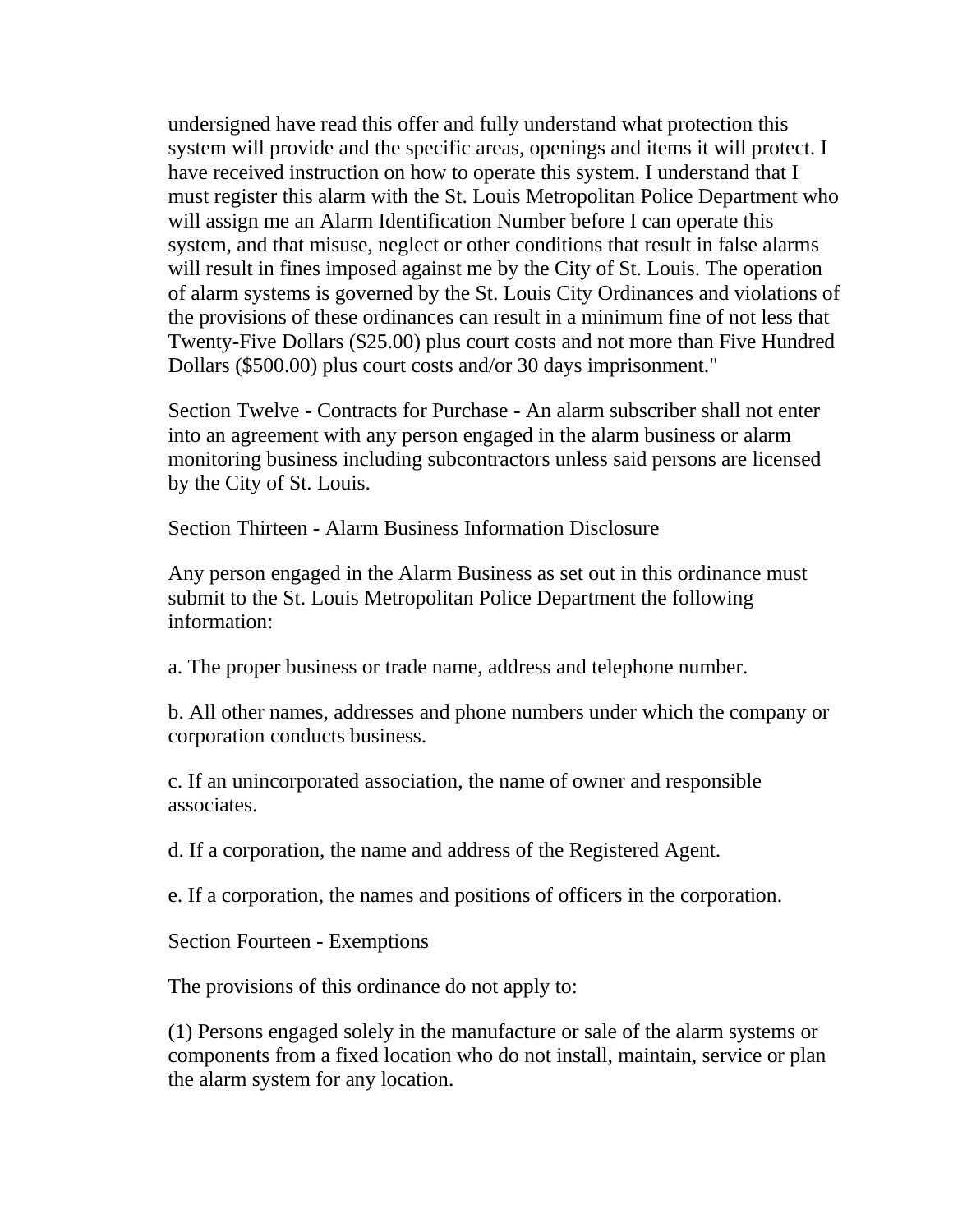(2) Persons engaged in the repair of alarm systems or components from a fixed location, and who do not, either personally or through an agent, visit the building, structure or facility in which the alarm system is installed.

#### Section Fifteen - Penalties

Any person or firm or corporation engaging in or attempting to engage, conduct or carry on the business defined in this ordinance as "Business or Residential Burglary or Robbery Alarms", without conforming with the requirements of this ordinance and any alarm subscriber who operates an alarm system without conforming to the provisions contained herein shall be punished by a fine of not less than Twenty-Five Dollars (\$25.00) plus court costs and not to exceed Five Hundred Dollars (\$500.00) plus court costs and/or 30 days imprisonment.

#### Section Sixteen - Severability

If any provision, section, paragraph, sentence or clause of this ordinance, or its application to any person or circumstance, is for any reason held to be invalid or unconstitutional by any decision of any court of competent jurisdiction, such decision shall not affect the validity of the remaining portions of the ordinance, and to this and the provisions are held to be severable. The Board of Aldermen declares that it would have passed this ordinance, section, provision, paragraph, sentence and clause hereof, irrespective of the fact that any one or more of the provisions, sections, paragraphs, sentences, clauses hereof be declared invalid or unconstitutional.

Section Seventeen - Liability of the City of St. Louis

The Police Department shall take every reasonable precaution to assure that alarm notifications received are given appropriate attention and are acted upon with dispatch. Nevertheless, neither the City of St. Louis nor the St. Louis Metropolitan Police Department shall be liable for any failure or neglect to respond to an alarm sounding generated from an alarm system that is under a disconnect order or registration revocation as imposed by the Chief of Police.

Section Eighteen - Emergency Clause.

This Ordinance is hereby declared to be an emergency measure as defined by Section 20 of Article IV of the City Charter and shall become effective immediately upon its approval by the Mayor of the City of St. Louis.